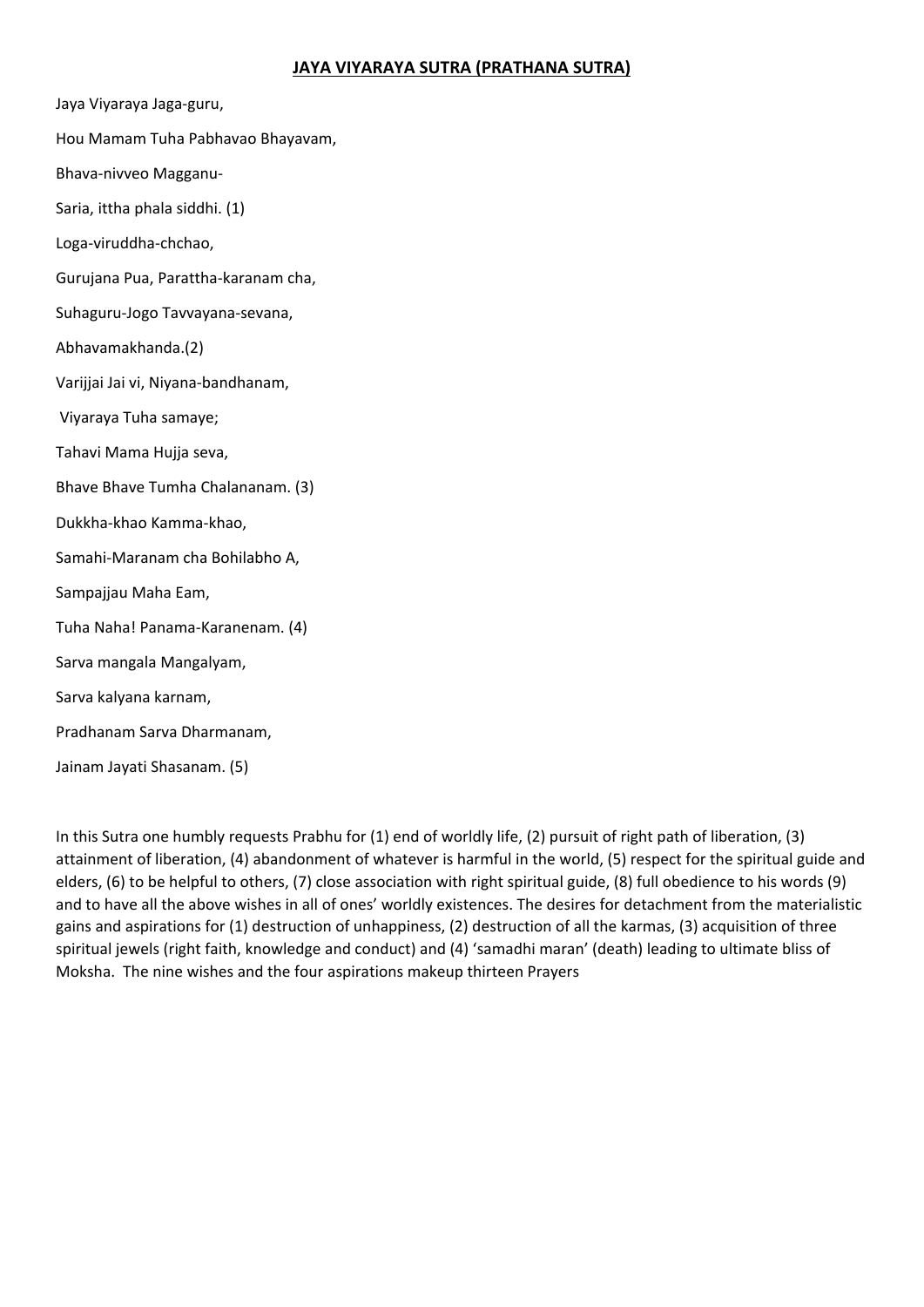#### **SAMAYIKA**

#### **IMPLEMENTS REQUIRED FOR SAMAYIKA**

- 1. Clean clothes
- 2. Katasanu
- 3. Muhapatti
- 4. Sapado\*
- 5. Book\*
- 6. Charvado
- 7. Clock
- 8. Navakarvali\*

\*The sapado, book and Navkarvali together constitute the Sthapanaji.

### **THE PROCEDURE FOR TAKING SAMAYIK**

- 1. First wear clean clothes. Clean the area with charvado. Place the Sthapanaji on a higher level.
- 2. Hold the Muhapatti in the left hand. The right hand should be directed towards the Sthapanaji.
- 3. Recite the **Navkar** Mantra and then the **Panchindiya** Sutra. This process installs the Sthapanaji.
- 4. Give one Khamasanu, then in a standing posture, recite the **Iriyavahiam, Tassa Uttari** and **Annatha** Sutras. Then do a **Logassa Kausagga upto Chandesu Nimmalayara** or count **four Navkars**. (In Kausagga position charvado should be in the left hand and the Muhapatti in the right hand. Say **Namo Arihantanam** to end the Kausagga and then say the whole **Logassa** Sutra.
- 5. Give one Khamasanu. Then ask for permission to Padilehu the Muhapatti by reciting **Ichchhakarena**  Sandisaha Bhagwan, Samayika Muhapatti Padilehu? Ichchham. Then the Muhapatti Padilehun procedure to be done.
- 6. Give one Khamasanu**.** Then ask for permission to do Samayika by saying **Ichchhakarena Sandisaha Bhagwan, Samayika Sandisahu? Ichchham.** Then give one Khamasanu. And recite **Ichchhakarena Sandisaha Bhagwan, Samayika Thaum? Ichchham.** Then fold both hands holding them to the forehead and say one **Navkar** Mantra.
- 7. Then say **Ichchhakari Bhagwan Pasaya kari Samayika Dandak Uchcharavoji.** Then if present the Guru will recite the **Karemi Bhante** Sutra otherwise you do it yourself.
- 8. Give one Khamasanu. Then **Ichchhakarena Sandisaha Bhagwan, Besane Sandisahu? Ichchham** Then give one Khamasanu. Then **Ichchhakarena Sandisaha Bhagwan, Besane Thaum? Ichchham**
- 9. Give one Khamasanu. **Ichchhakarena Sandisaha Bhagwan, Sajjhaya Sandisahu? Ichchham.**  Then give one Khamasanu. Then **Ichchhakarena Sandisaha Bhagwan, Sajjhaya Karu? Ichchham.** Then fold both hands and holding them to your forehead, say three **Navkar** Mantras in your mind.
- 10. Then do Dharma‐Dhyan for 48 minutes (2 Ghadi). Dharma‐ Dhyan could include meditation on religion, reading religious books, studying works related to religion, Navkarvali or Kausagga etc.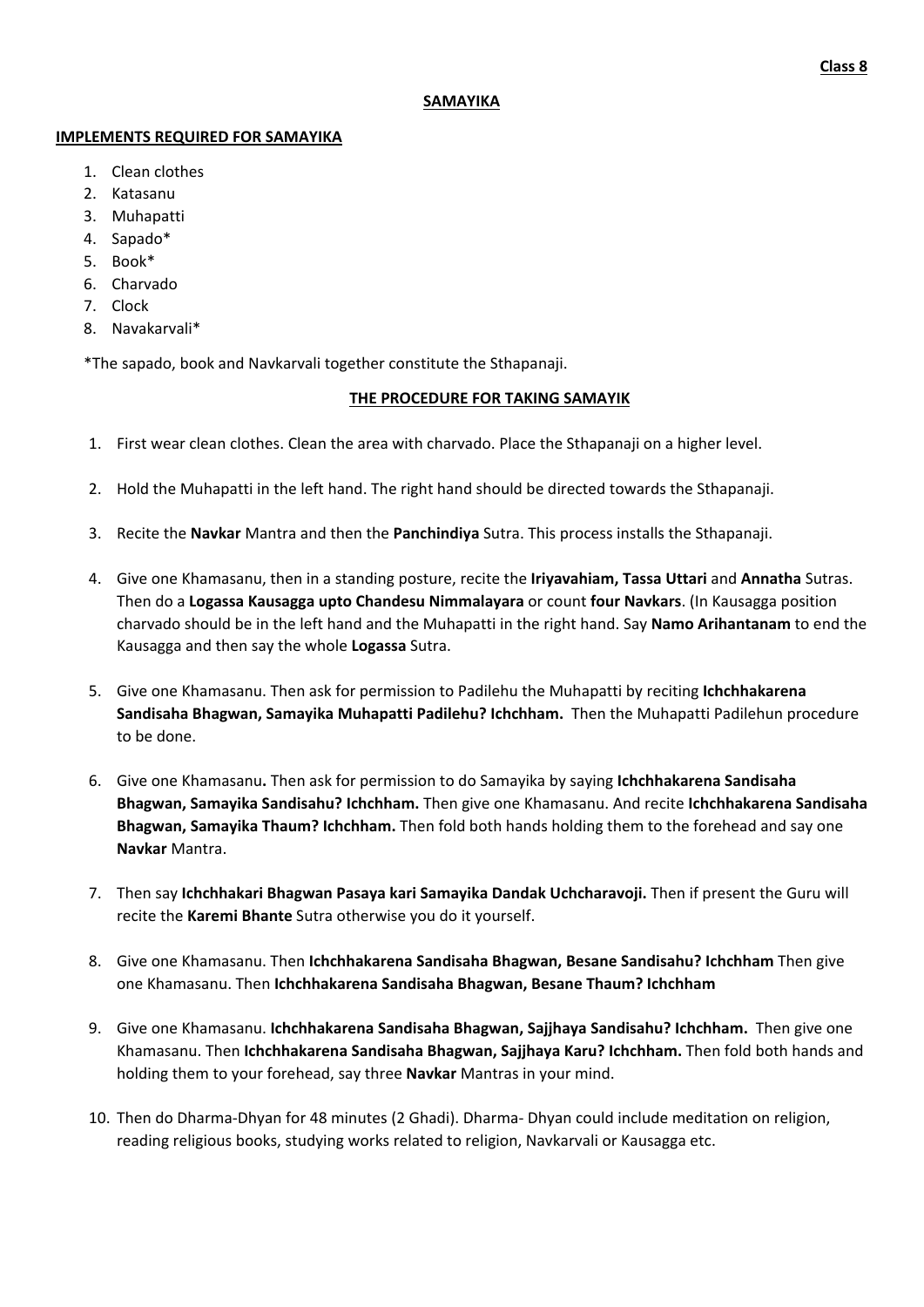### **THE PROCEDURE FOR ENDING SAMAYIKA**

- 1. First give one Khamasanu. Then recite the **Iriyavahiam, Tassa Uttari** and **Annatha** Sutras. Then do a **Logassa Kausagga upto Chandesu Nimmalayara** or count **four Navkars.** Say **Namo Arihantanam** to end the Kausagga and then say the whole **Logassa** Sutra.
- 2. Give one Khamasanu. Then ask for permission to Padilehu the Muhapatti by reciting **Ichchhakarena**  Sandisaha Bhagwan, Samayika Muhapatti Padilehu? Ichchham. Then the Muhapatti Padilehun procedure to be done.
- 3. Give one Khamasanu. Then say **Ichchhakarena Sandisaha Bhagwan, Samayika Paru? Yathashakti.** Then give one Khamasanu. And recite **Ichchhakarena Sandisaha Bhagwan, Samayika Paryu. Tahati.**
- 4. Then place the right palm on the Katasanu or charvado and say One **Navkar Mantra** and recite **Samayiya Vayajutto** Sutra.
- 5. If Sthapanaji was installed in the absence of Guru, then before removing it, looking at your right palm say One **Navkar** Mantra put away the Sthapanaji in an appropriate place.